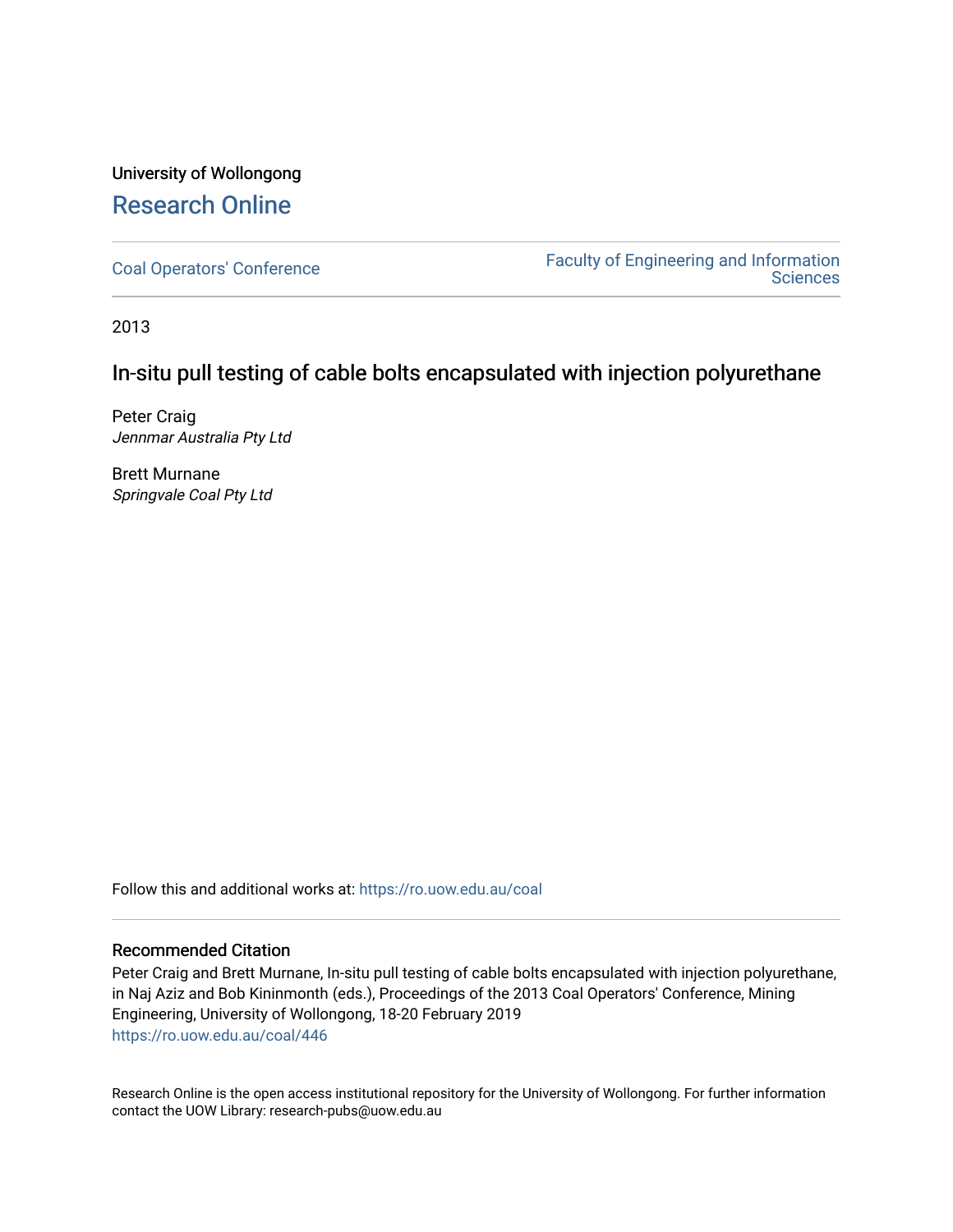# **IN-SITU PULL TESTING OF CABLE BOLTS ENCAPSULATED WITH INJECTION POLYURETHANE**

## **Peter Craig<sup>1</sup> and Brett Murnane<sup>2</sup>**

*ABSTRACT*: Polyurethane (PUR) injection into underground coal mine strata has been practiced in Australia as early as 1985. The ACARP report C100019 discussed several case studies of which one included PUR injection into resin anchored, pre-tensioned hollow central tube cable bolts.

In cases of rapid response to accelerating strata movement it is the preference of site geotechnical personnel to install immediate pre-tensioned cable support, followed by re-consolidation of the strata through injection of grout or PUR. Cementitious grouting of cable bolts has two operational time restrictions; 1) 24-48 h restrictions can be placed on roadway widening or longwall chock removal while waiting for the grout to achieve adequate strength and 2) a 24 h restriction being placed on PUR injection after grouting has taken place to avoid unwanted chemical reactions and heat generation. In the last few years, more mines, faced with time critical ground support, have been utilising hollow cable bolts as the support and the means of injecting PUR into the strata. The main reason is time, 24 h lost to cementitious grout curing could be used in stabilising the strata by PUR injection into distant fractures, and operationally 24 h gained on a longwall move represents a large financial advantage. It has been considered that foregoing cementitious grouting of cables and replacing it with PUR will reduce the load transfer of the cable bolt, but no readily available data exists on how much reduction in bond strength occurs. Underground short encapsulation cable pull tests were conducted at Springvale Colliery comparing cementitious grout against PUR at both 24 h and nine days cure time.

#### **INTRODUCTION**

The application of polyurethane (PUR) injection is usually considered as a last resort for Australian coal mines due to the high cost and chemical hazards involved. PUR injection is typically used where control of the roof has been lost or it is considered it soon will be. The injection of PUR in situations, where the roof of a roadway has undergone considerable displacement/deformation and is highly fractured, has frequently resulted in successful outcomes (Buddery, 2003*).*

Injection of PUR into seven 7 wire cable bolts is increasingly practiced in US coal mines to provide corrosion protection, control of strata groundwater ingress and additional roof stabilisation (Faulkner 2012). It is possible to inject PUR up through the 1- 4 mm gaps of a cable bolt housing and wedge, whereas cementitious grout requires cables with a more significant opening over 10-12 mm diameter for pumping. Whereas the US coal mines typically use point anchored seven wire cables up to 36 t Ultimate Tensile Strength (UTS), Australia predominantly uses pre-tensioned, post grouted (cementitious) hollow strand cables typically 60 t UTS. The larger 10-12 mm diameter central injection tube of Australian hollow cable bolts allows pumping of either PUR or cementitious grout with little modification to standard equipment.

Research into the geotechnical aspects of Longwall recovery in Australian coal mines recommends that mines with weak roof should employ systematic cabling. Cable bolts should be at least 6 m in length, anchored outside the likely roof failure zone and be grouted at least 24 h prior to commencement of chock removal (Hill, 2010). Cementitious grouting of cable bolts poses two operational time restrictions; 1) 24-48 h restrictions can be placed on roadway widening or longwall chock removal while waiting for the grout to achieve adequate strength and 2) a 24 h restriction is placed on PUR injection after grouting has taken. In more recent years at least three Australian mines used PUR for repeated Longwall recovery ground support due to problems experienced with previous recoveries and known geological issues. Operational reasons have led to the adoption of PUR injection through the 6-8 m long cable bolts to replace separate cementitious grouting of cable bolts and PUR strata injection.

Throughout December 2011, Springvale Colliery's Longwall 414 recovery experienced a small roof fall and significant chock convergence, extending the time from reaching zero chainage to last chock

<sup>1</sup> *1 Jennmar Australia Pty Ltd, Sydney, [PCraig@jennmar.com.au,](mailto:PCraig@jennmar.com.au) M: +61 (0) 419 018 998*

*<sup>2</sup> Springvale Coal Pty Ltd, Lidsdale*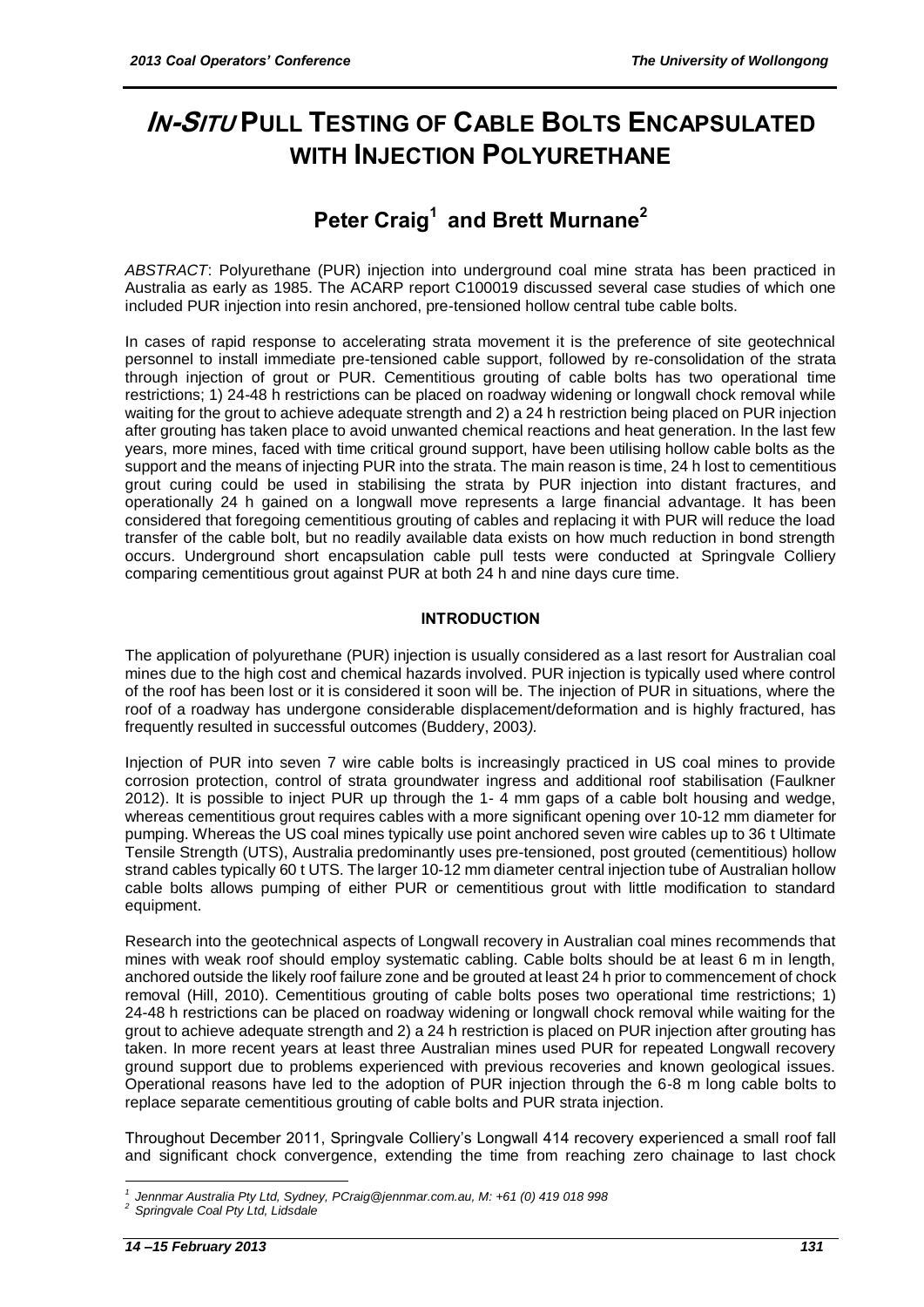recovered out to eight weeks. During that period PUR was injected on several occasions into the strata and successfully into cable bolts, which had failed to grout. In February 2012, after back analysis of events a test plan was developed with Jennmar to determine the bond strength of cable bolts injected with PUR.

#### **UNDERGROUND TEST PLAN**

#### **Departmental approval**

An application was made to the NSW Department of Primary Industries under Clause 49 of the Coal Mines Health and Safety Regulation 2006, to conduct a "High Risk Activity" in the application of polymeric material for strata control. The application, outlining the reasoning for the testing of bond strength of PUR with cable bolts, was approved for the location 416 panel, 1 C/T, a slant drivage indicated in the shaded area of Figure 1.



**Figure 1 - Test area 416 panel**

#### **Pull test plan**

Recent laboratory testing of fourteen different types of Australian cable bolts in sandstone (UCS of 19-25 MPa) identified that bulbed or nutcaged cables can have up to 400% higher load transfer capacity compared to plain-strand cables (Thomas, 2012). Considering the different modes of anchorage for plain and bulbed cables, it was necessary to test both types with PUR alongside grout for a comparison. The cables selected were; 1) Plain 28 mm hollow strand and 2) Bulbed 28 mm hollow strand. The plain strand is a nine wire 28 mm diameter cable with 63 t capacity, it has a 12 mm diameter central hollow tube for post-grouting. The bulbed strand is made from the same 28 mm diameter hollow strand but with 1 x 35 mm diameter non-collapsible bulb (nutcage) located in the middle of the 400 mm long pull test section. Both types of cable were installed into a hole drilled with 45 mm diameter twin-wing bits to suit Springvale mine drilling conditions through clay roof, the two types of cable are designed for use with 42 mm drill bits for the majority of mining conditions. The 28 mm hollow strand has had over one thousand cable bolt installations on Longwall recovery roadways as 6-8m cables and PUR injected. The contractors pumping the 1.8 m long pull test specimens were familiar with the PUR injection of the full scale 6-8 m product and they injected the test cables using the same method.

The test cables were separated into two locations, the PUR cables in the slant roadway and the cementitious grouted cables 50 m away in a stub. The separation of the cables into two locations enabled PUR injection and cementitious grouting on the same shift and inspection of the strata indicated the two sites were similar. This enabled the pull testing at 24 h to be completed on both sets of cables on time.

The typical roof lithology at Springvale Colliery is a 3-4 m thick predominantly coal roof with two 100-200 mm thick claystone bands located within the bottom 1.2 m horizon. The pull test cable bond length was selected at the 1.3-1.7 m horizon to: a) avoid the dominant claystone bands; b) extend beyond immediate roof features and fractures; and 3) minimise the length of free cable to reduce strand rotation during pull testing. A roof core was taken during test cable installation in the area of the cementitious grouted cables; the stratigraphy referenced to the de-bonded test cables is shown in Figure 2. On the day of installation of the test specimens, the final bond length location was predominantly in coal but two thin claystone bands of 25-50 mm thick were present. Grout cube samples from the batch pumped into the test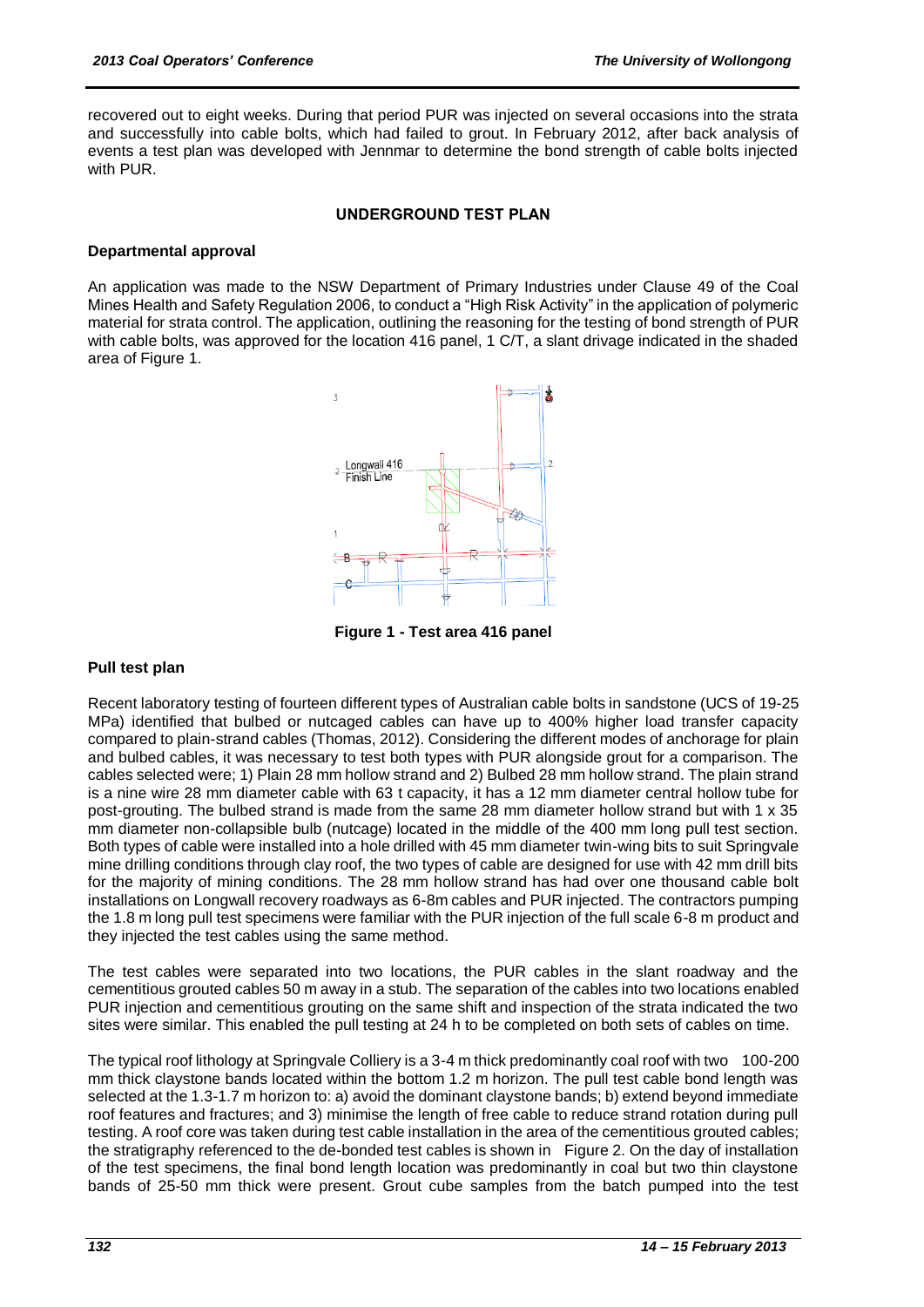specimens were collected for laboratory testing. The quality control for the PUR pumping was measurement of volume and pressure into each cable.



**Figure 2 - Stratigraphy from core log referenced to test cables**

#### **RESULTS AND DISCUSSIONS**

#### **Grout and PUR properties**

The top-down pumped high strength thixotropic grout was mixed at an approximate Water: Cement ratio (W/C) = 0.35 (5.25 litres per 15 kg bag). Typical Uniaxial Compressive Strengths (UCS) for the product at this water: cement ratio were 30 MPa at 1 d, 55 MPa at 7 d and 70 MPa at 28 d. The 50 mm cube samples taken underground from the mixture during test specimen grouting were tested at seven days to give a UCS values of between 45-49 MPa.

Nine test cables were pumped with Marithan N PUR in the same top-down manner as the grout, with pumping at a very steady pace to allow foaming to start and seal the bottom section before filling and pressurising the top bonded pull test section. Three cables failed due to excessive leakage of the packing material at the collar of the hole and subsequently failed the pull testing. The successful test cables took approximately 10 L of PUR each, which equates to a void fill of approximately 20 L considering the Marithan N used has an expansion factor of two. The theoretical volume of void around the 28 mm diameter test cables equated to 17 L. The pump pressures recorded to reach the 10 L of PUR was typically 40 bar, with four cables taking 100 bar which was most likely due to the foaming starting within the cable hollow tube before completion of the hole. The specification data sheet for Marithan N PUR is a laboratory compressive strength of 10 MPa and bonding strength to rock/concrete of 1 MPa.

#### **Load displacement results (400 mm bond length)**

The equipment used for 24 h pull testing was a 30 t cable bolt tensioner of known ram area for conversion to metric tonnes. The displacement of the cable relative to the mine floor was measured from the cable tail protruding below the tensioner against a convergence pole fitted with mechanical dial gauge accurate to 0.1 mm. After the Bulbed 28 mm Hollow Strand unexpectedly reached the 30 t capacity of the tensioner used at 24 h testing without peak load being achieved, the nine day tests included a 60 t hydraulic cylinder over a stem connected to a threaded barrel and wedge. The displacement measurements taken using the 60 t pull test cylinder were taken from the bottom of the protruding threaded stem. The displacement readings measured off the threaded stem were corrected for normal barrel draw over the wedges under load.

The foaming reaction of Marithan N PUR commences within 1-2 min and is completed within 3 min. The fast reaction of PUR has it achieving 90% of its strength within the first two hours (Buddery, 2003). The original plan was to include three bulbed cables with PUR at 24 h and three at nine day to confirm the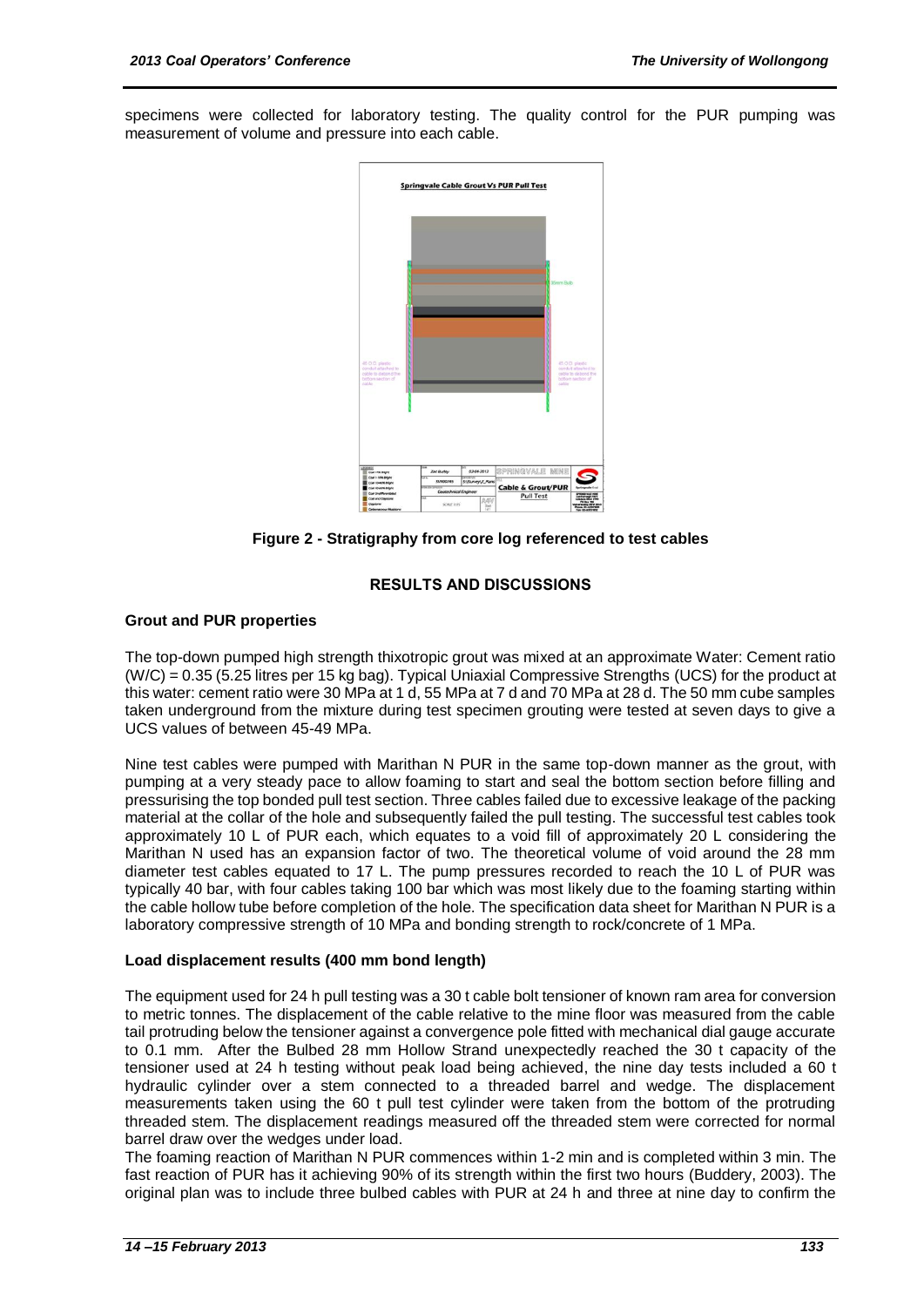strength over a reasonable time frame applicable to longwall recovery. Due to the three leaking failures during installation, only three bulbed test cables remained viable so one was completed at 24 h with the remaining two at nine day.

The load versus bond displacements graphs were produced for each test cable as shown in Figures 3, 4 and 5. The peak load behaviour of both plain and bulbed strands in grout was a sudden release of load with a loud pop before reloading. The nature of the mechanical dial gauge setup jolted by the sudden movement prevented accurate reading of displacement after peak load was reached. This failure mode is likely related to the coal roof and is seen with rock bolts in coal roof and not in stronger rocks. It suggests the failure interface could be the coal or coal/grout interface. The PUR injected cables exhibited similar initial stiffness to the grouted cables but reached much lower peak loads and rapidly lost load but not in the sudden manner of the grouted cables.



**Figure 3 - Load displacement graphs, Average Figure 4 - Load displacement graphs, PUR** 





**Figure 5 - Load displacement graph, cementitious grout**

As shown in Figure 6, the average peak bond strength of PUR with the plain 28 mm hollow strand was 9 t per 400 mm bonded length, and for the bulbed 28 mm hollow strand was 14 t per 400 mm bonded length. The grouted test cable results for 24 h cure gave peak bond strength with the plain 28 mm hollow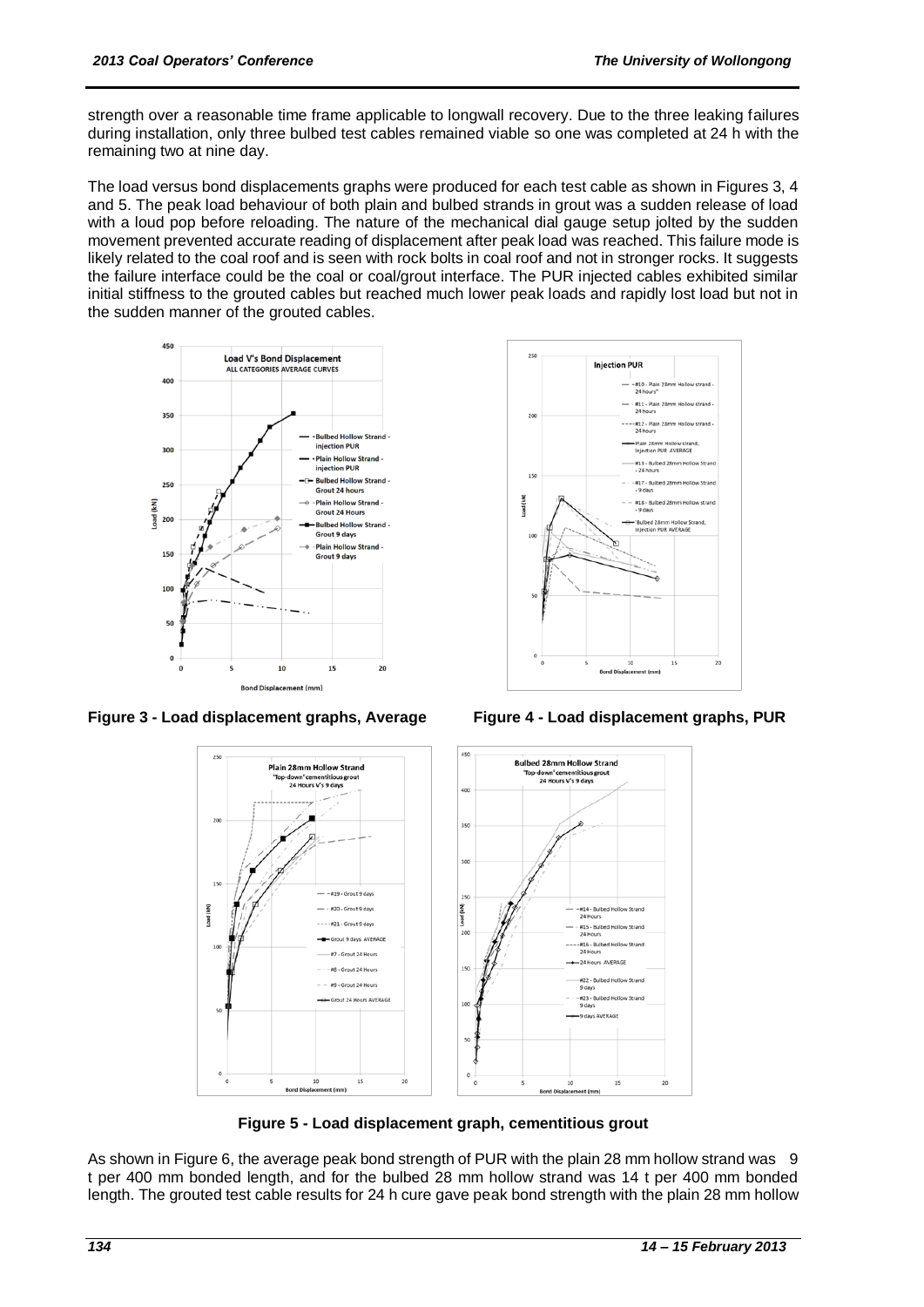strand as 20 t per 400 mm bonded length, and for the bulbed 28 mm hollow strand was in excess of 25 t per 400 mm bonded length (test were stopped due to equipment limit). The grouted test cable results for 9 d cure gave peak bond strength with the plain 28 mm hollow strand as 21 t per 400 mm bonded length, and for the bulbed 28 mm hollow strand was 39 t per 400 mm bonded length.



**Bond Strength Summary** 

**Figure 6 - Summary of bond strength results**

Little published data exists on bond strength of rock or cable bolts bonded within a drill hole using injection PUR. The most relevant reference from laboratory tests conducted by Rock Mechanics Technology (Bigby, 2005) was that *Laboratory Short Encapsulation Pull* (LSEP) tests on expandable resins showed that PUR gave very poor load transfer characteristics, but that expandable resins base on polyester could provide a much higher level of load transfer though they still did meet the acceptance criteria recommended in the draft revision of BS7861-1:1996.

The expansion PUR used in Australia for the primary goal of migration into fractured ground, especially around a longwall recovery face, typically has an expansion ratio of around two. As illustrated in Figure 7, laboratory work on strata injection PUR completed in the Czech Republic (Snuparek, 2000) highlighted the rapid decrease in compressive strength as the foaming factor increased.



#### **Figure 7 - Injection PUR compressive strength reduction with increased expansion ratio (Snuparek, 2000)**

PUR injection into cable bolts in the US use a product with expansion ratio of 1:1 which gives a laboratory compressive strength of 20 MPa (Faulkner, 2012). The underground bond strength testing completed at Springvale Colliery was based on current Australian practices using a PUR with expansion ratio of 2:1. Optimisation of a PUR for strata injection function and combined cable bolt bond strength could utilise only slightly modifications on the current versions of Australian approved PUR to obtain higher strength.

#### **CONCLUSIONS**

Some Australian coal mining operations have recently used PUR injection through post-groutable cable bolts during longwall recovery support. The primary function of PUR injection in these scenarios is